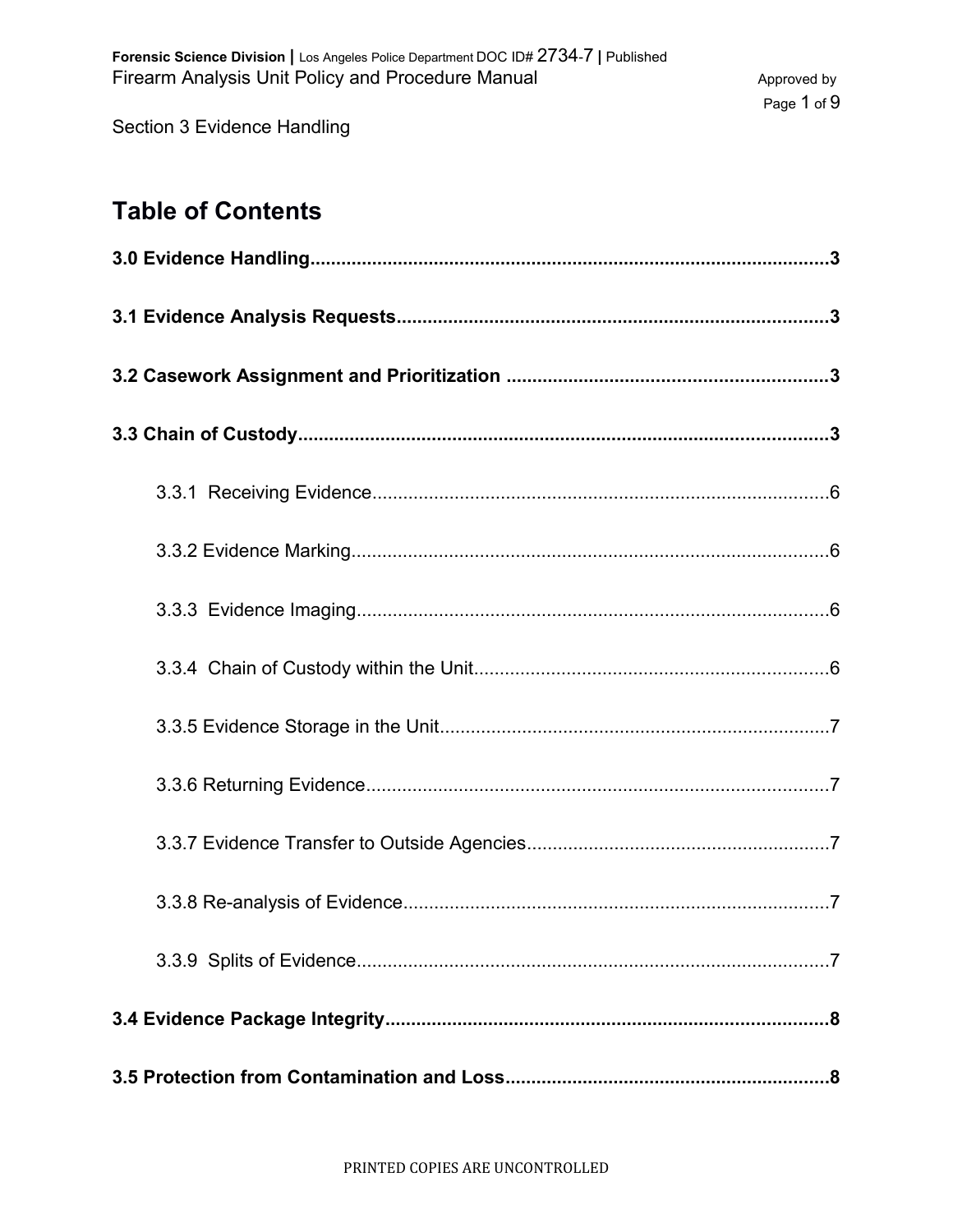|--|--|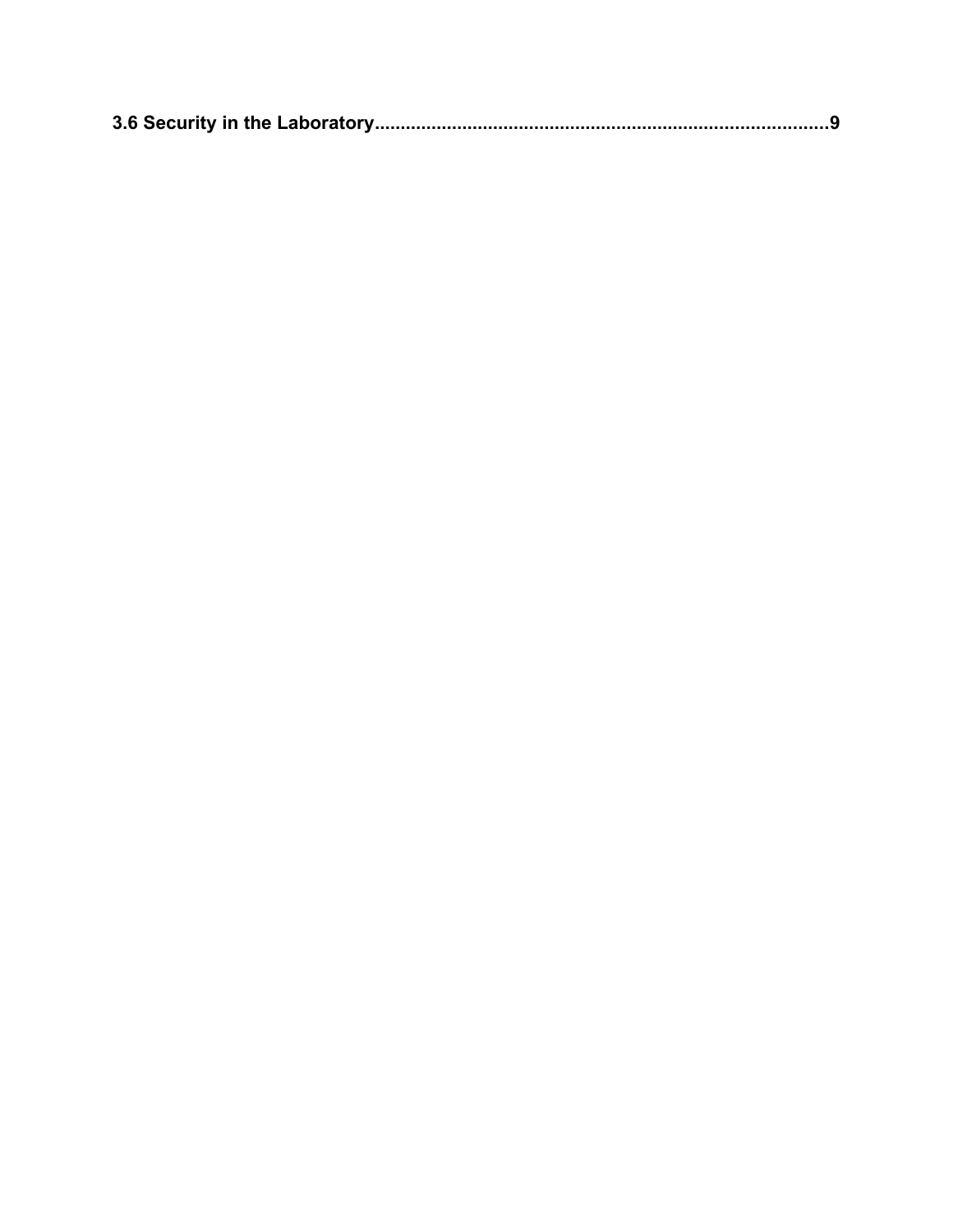## **3.0Evidence Handling**

Evidence is defined as those items associated with an investigation and materials directly generated for preservation or analysis of such items.

## **3.1Evidence Analysis Requests**

Requests for analysis of evidence are normally received telephonically or via email by a staff member of the Firearm Analysis Unit (FAU). The request information initially is recorded on a FAU Request Form F1000 and then entered into the Laboratory Information Management System (LIMS). The analysis requests are reviewed and filed for later assignment by the supervising criminalist of the FAU or his/her designee.

The original request is filed in one of various binders titled according to the type of analysis required or priority status. These binders, containing the evidence analysis requests, are kept in the FAU file room 321 or in one of the supervising criminalists' offices.

Additionally, the Crossfire Detail routinely receives handguns for imaging into the NIBIN system. These handguns are delivered to the Forensic Science Center (FSC) Property each work day from the area property rooms , therefore no request form is needed.

## **3.2 Casework Assignment and Prioritization**

The supervising criminalist or designee assigns casework according to the prioritization policy established by the Department. When a case is assigned, the assigner records the case assignment in the LIMS and on Form F1000, which is then given to the assigned analyst.

# **3.3 Chain of Custody**

Chain of custody is the responsibility of all analysts who handle evidence in the FAU. Analysts are accountable for evidence while it is in their custody. Documentation of the chain of custody is maintained in the analyst's case notes or in the LIMS. Chain of custody includes transfer of evidence between individuals, as well as between an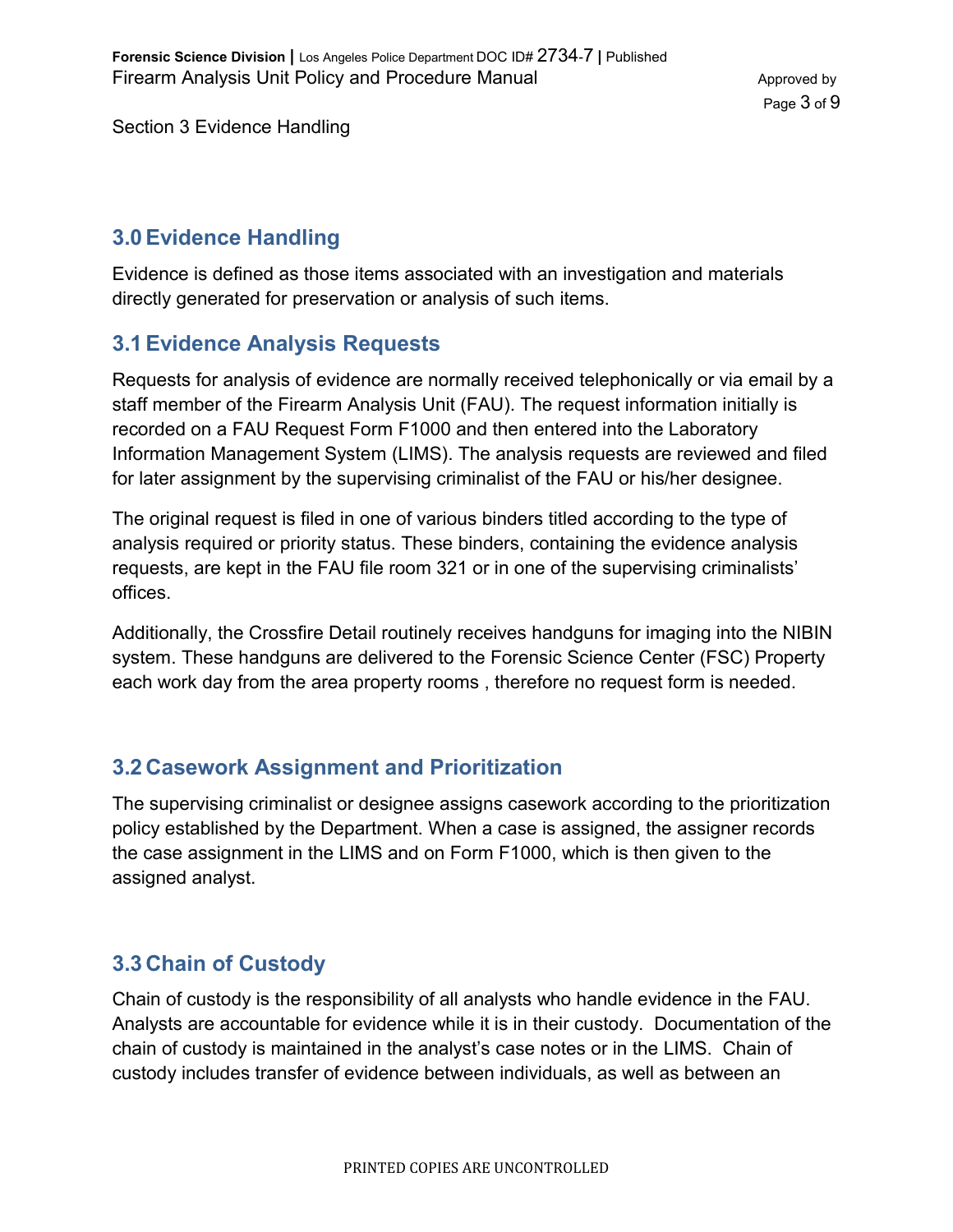individual and a location. Refer to WI FAU-001 (FAU LIMS Procedures) for details on how to perform various LIMS functions, including evidence transfers.

## **FAU Chain of Custody and LIMS**

The method of documentation depends on several factors, including:

- If the evidence is booked when it is received by FAU
- if non-booked evidence will be booked at a later date
- If non-booked evidence will be analyzed prior to booking
- If a DR number is available at the time of analysis

The following FAU Evidence Chain of Custody Documentation Flowchart diagrams the appropriate method of documentation for each situation.

Documentation of the chain of custody in the LIMS ends when the evidence leaves the custody of the laboratory (eg., Property Division or non-laboratory personnel) or when the final disposition of the evidence is within the laboratory (eg FAU Admin Cabinets, FAU Room 330B – Cabinet or Consumed).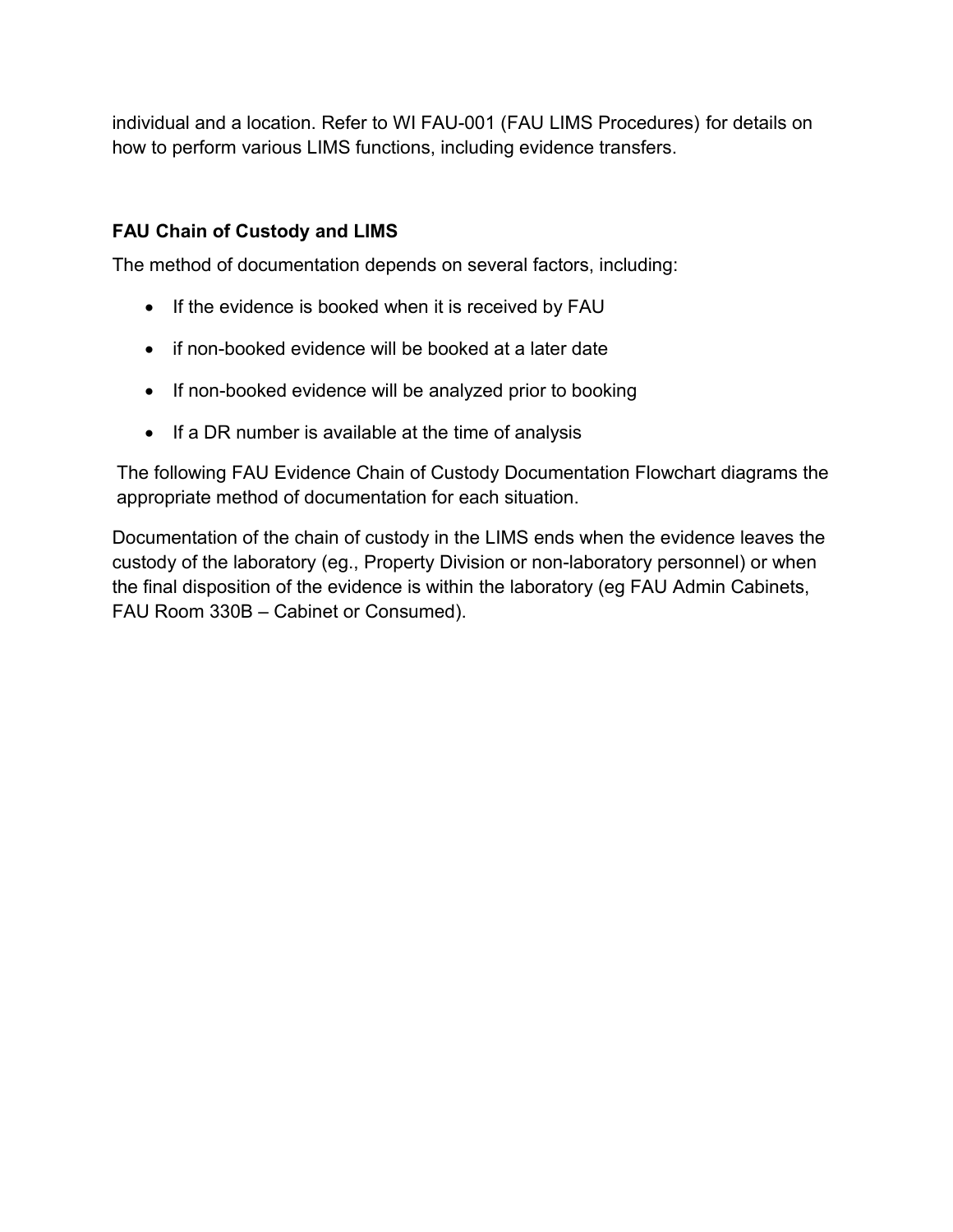Page 5 of 9

Section 3 Evidence Handling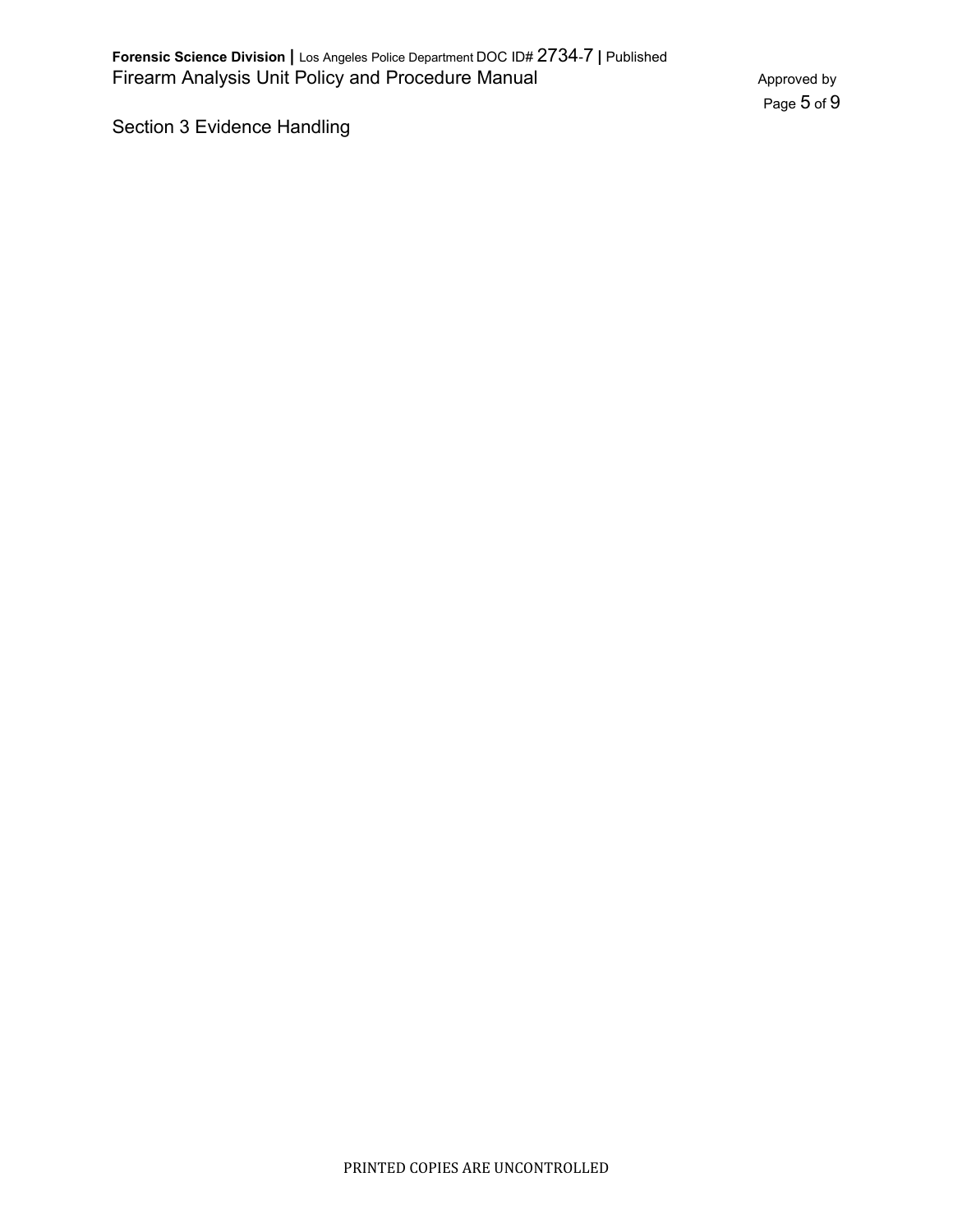# **3.3.1 Receiving Evidence**

Two types of evidence handled in the FAU are booked evidence and non-booked evidence. Booked evidence to be analyzed is typically obtained from Property Division by the analyst. However, with the permission of the supervisor, analysts may also receive booked evidence directly from the investigating officer.

The majority of the evidence examined by FAU personnel is booked evidence; however, depending on the needs of the investigation, non-booked evidence may be obtained through the collection of evidence during a crime scene/police investigation, received **NO** directly from FSD/TID personnel, or received from non- FSD personnel in 60 ved in the investigation. When FAU personnel are responsible for transporting the evidence, they must ensure proper storage of the evidence so that it is protected from loss, cross transfer, contamination, and or deleterious changes to Booking?

FAU routinely receives non- booked evidence in the following instances:

- Is a DR  $#$ walk-in render safe(at
- **YE** Fricer Involved Shooting (OIS) Officer test fires
- evidence that requires examination prior to booking into Property Division



Evidence shall be marked in accordance with the *Quality Manual* to ensure that the **CEV** (IF produced for Analysis) evidence can be related to both the analyst and the case the evidence is associated<br>evidence can be related to both the analyst and the case the evidence is associated with.

## **3.3.3 Evidence Imaging**

At the analyst's discretion, evidence can be photographed as a supplement to case notes.

## **3.3.4 Chain of Custody within the Unit**

Evidence within FAU may be in the custody of an analyst or storage location listed in Section 3.3.5 Evidence Storage in the Unit.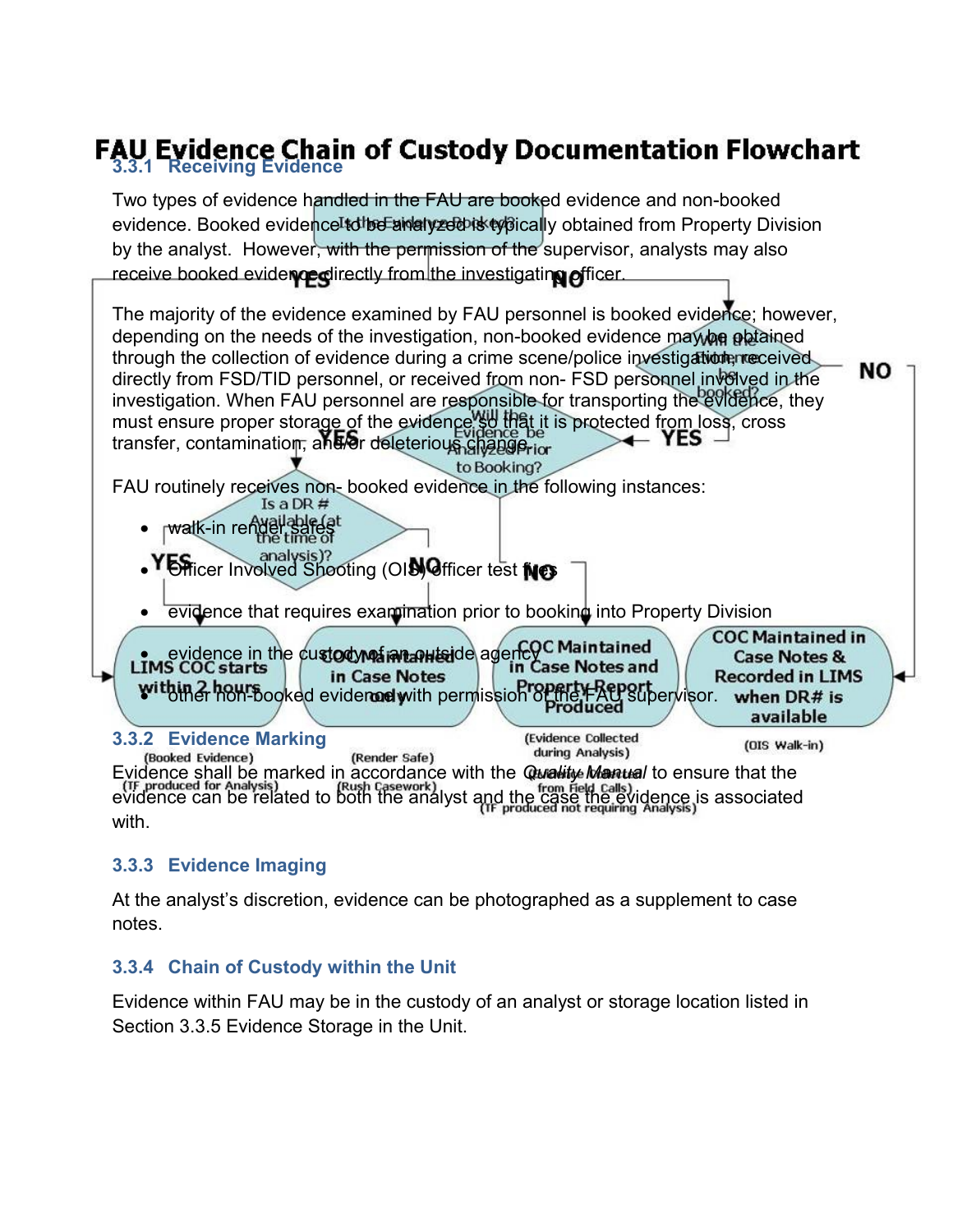#### **3.3.5 Evidence Storage in the Unit**

The FAU examination room (room 330) is the main area for analysis and storage of evidence while in the custody of FAU analysts. Each analyst is assigned storage lockers in the FAU examination room for short term storage of evidence during the course of analysis. FAU evidence may also be examined in other secure areas of the laboratory that can also be accessed by non-FAU employees. These areas include the accessioning room (room 117), the CSI exam rooms (room 105), the third floor exam rooms (room 332) and the firearms exam room (room 527). During the analyst's work shift, marked evidence can remain out in these areas as long as it is protected from contamination or loss. If an examiner leaves the building or ends their shift, the evidence must be either secured in a storage locker or packaged and sealed.

Evidence is to be packaged, sealed and returned to Property Division as soon as possible upon completion of the analysis. No long-term storage of evidence is allowed in the FAU.

#### **3.3.6 Returning Evidence**

Depending on the needs of the investigation, evidence will be returned to Property Division, transferred to other FSD/TID personnel, or released to non- FSD personnel involved in the investigation.

## **3.3.7 Evidence Transfer to Outside Agencies**

Evidence will be provided to outside agencies for independent analysis as per an appropriate court order or as needed for analyses that cannot be performed by the FAU. Proper chain of custody procedures and documentation must be followed.

#### **3.3.8 Re-analysis of Evidence**

Requests for re-analysis will be considered on a case-by-case basis.

#### **3.3.9 Splits of Evidence**

Not Applicable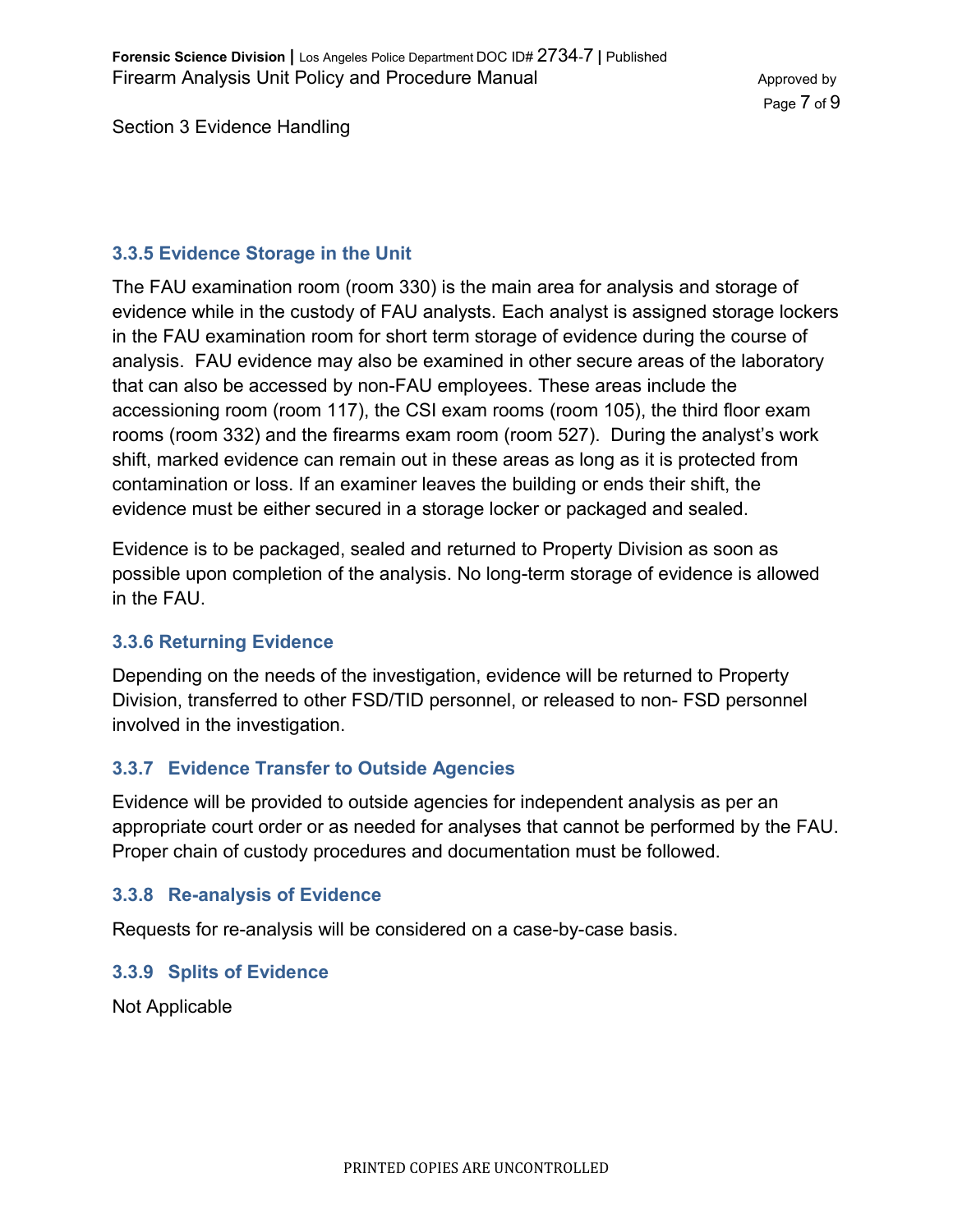# **3.4Evidence Package Integrity**

All evidence containers received from Property Division shall be sealed with Evidence seals and conform to proper packaging guidelines as outlined in the *Quality Manual* and Department policy. If the evidence is improperly sealed, the condition will be documented in the case notes. If there appears to be a significant compromise of the package such that contamination or loss of evidence may have occurred, the condition will be documented in the case notes and the supervisor will be notified before further handling of the evidence occurs. In some instances, it may be necessary to return improperly sealed/compromised evidence to Property Division to remedy the situation. Large evidence may be received into the unit without packaging; however, these items shall be stored in a manner that protects them from contamination or loss. As much as practicable, evidence shall be returned in the original packaging sealed with a signed and dated Evidence seal upon completion of analysis.

## **3.5Protection from Contamination and Loss**

Each FAU staff member is responsible for ensuring that evidence in his/her custody is protected from contamination, loss, and tampering.

The following general policies are implemented to ensure protection from crosscontamination and sample loss.

Wear appropriate protective clothing when handling evidence to prevent any contamination (e.g., gloves, sleeve coverings, facemasks, head coverings and a clean lab coat).

Analyze any gunshot residue evidence in a separate room away from the shooting rooms, ammunition, or ammunition components.

Keep bench top work surfaces and evidence storage lockers clean.

Place evidence items on clean paper; change the paper after use for each item examined, as appropriate.

Clean tools used for evidence examination (e.g., forceps and spatulas) before and after use, as necessary.